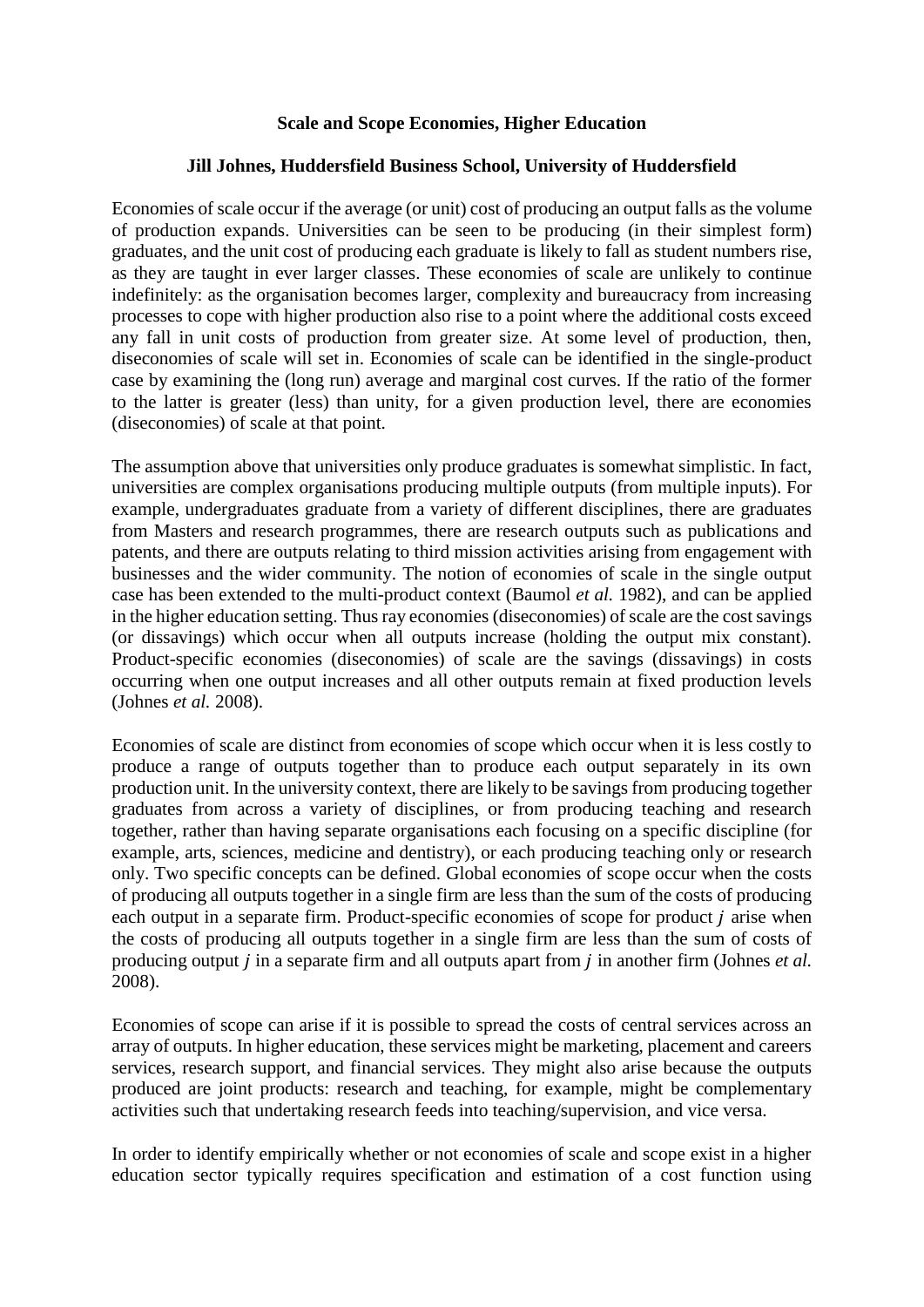appropriate estimating techniques. A cost function describes the costs in relation to the level of output produced by the institution, and information about the price or quality of the institution's inputs (Johnes *et al.* 2005). The precise choice of functional form for the cost equation should ideally conform to various criteria identified by Baumol *et al.* (1982), namely that the functional form should:

- Be consistent with cost minimisation given outputs and input costs. This means (amongst other things) that it must be a non-negative and non-decreasing function.
- Provide sensible predictions of costs where output of one or more products is zero. Thus functions which include logarithmic transformation of outputs such as the Cobb-Douglas or the translog cost functions are not appropriate. This criterion is essential for estimating economies of scale and scope.
- Neither prevent nor impose the existence of scale or scope economies or diseconomies. A linear function, for example, precludes economies of scope and allows only limited economies of scale.

Functional forms such as the cross elasticity of substitution, quadratic, and hybrid translog fulfil these criteria, they have various advantages and disadvantages in terms of estimation, and have been used in previous empirical studies.

One challenge is that identifying the presence of economies of scale requires the estimation of a long run cost function, and this assumes that in a given time period the HEIs under study are operating on their long run cost curve. Yet the data (costs by HEI) observed in a given time period are likely be a mix of observations: some HEIs will be operating on their long run cost curve; some will be on a short run cost curve prior to transition to the long run position; some may be in a long run position but may not be operating efficiently. It is difficult for the analyst to recognise which HEIs are operating on short run cost curves and which on long run cost curves, particularly if the period under study is one of rapid change, in which case HEIs may be in a state of adjustment. It is also challenging to know which of the observed HEIs are cost efficient.

For these reasons, it has become customary to estimate the long run cost function by means of a frontier estimation technique since this results in an estimated function which envelops the data. This contrast with an ordinary least squares regression approach (or related method) which estimates an average line through the observed points. With a frontier estimation technique, the position of the cost function is determined by those observations which are likely to be both efficient and in a long run equilibrium position. The derivation of efficiency using a frontier estimation approach is rooted in the work of (Farrell 1957). The frontier techniques can be parametric, such as the family of estimation methods falling under the heading of stochastic frontier analysis (SFA) (Aigner *et al.* 1977), or non-parametric, such as those falling under the data envelopment analysis (DEA) umbrella (Charnes *et al.* 1978;1979).

A basic SFA approach estimates identical cost function parameters for all HEIs in the sector, permits statistical inference, and allows calculation of economies of scale and scope from the estimated parameters – these can be, for example, HEI-specific, or average across the sector, or predictions for large or small HEIs (such as double, treble or half the observed average size of HEI). Increasingly, though, researchers are taking into account the fact that different HEIs, or different *groups* of HEIs, might transform their inputs into outputs differently. If such assumptions are made, then DEA, underpinned by linear programming methods, is an ideal choice of estimation method as it permits input and output weights to differ across institutions.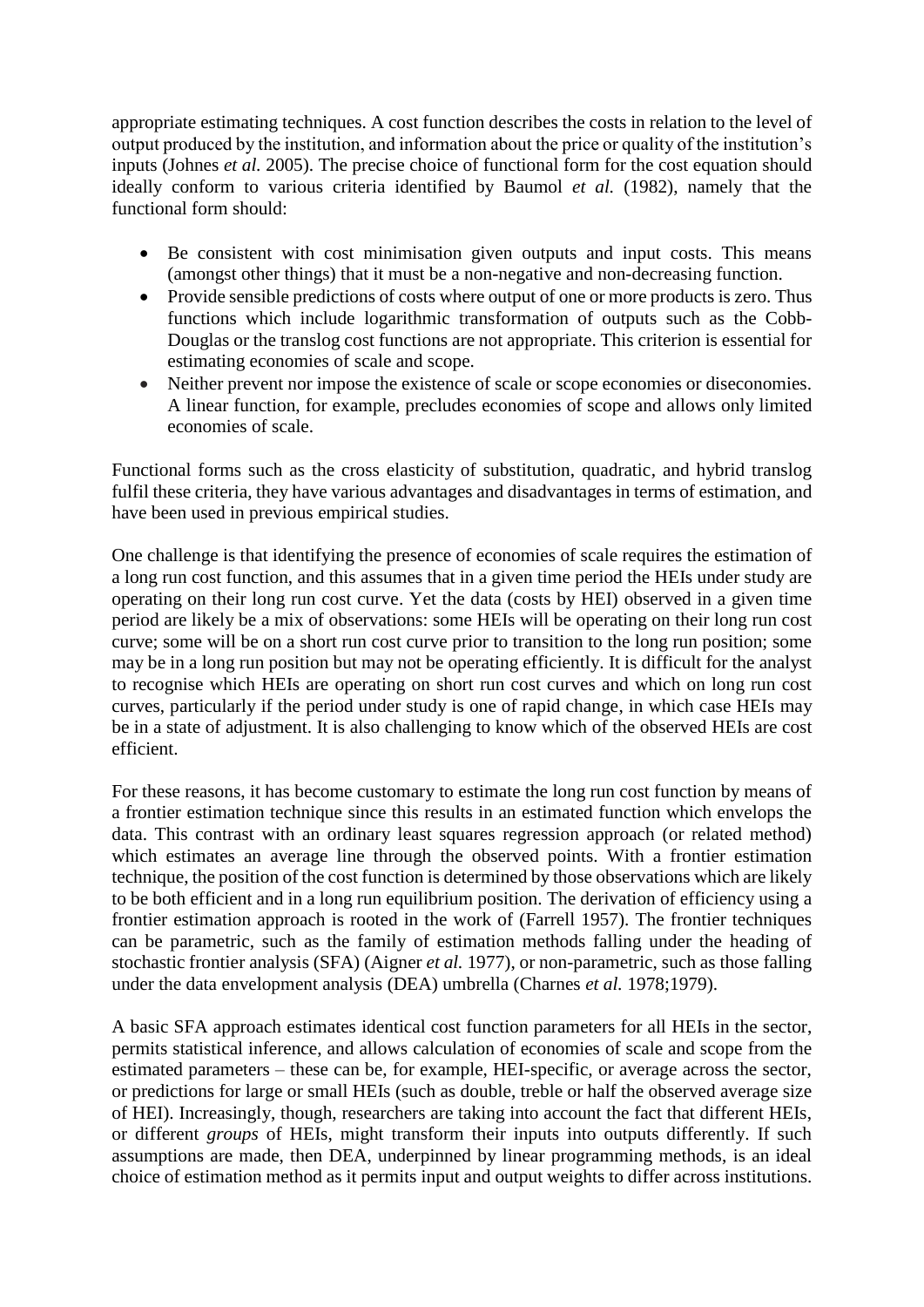It is, however, difficult to derive estimates of economies of scale and scope when DEA is used to evaluate the cost technology. Recent developments in SFA, such as random parameters SFA (Tsionas 2002; Greene 2005), where parameters vary by each individual HEI, or latent class SFA (Lazarsfeld and Henry 1968; Orea and Kumbhakar 2004), where parameters are derived for groups of HEIs (where the groups are determined by the data), permits both variation in parameters across (groups of) HEIs *and* calculation of economies of scale and scope.

There is now a considerable literature concerning the cost structure of HEIs. An early study of university cost functions (Verry and Layard 1975) accepts that universities produce both teaching and research, but the linear cost function is inadequate in terms of modelling economies of scale and scope (Johnes and Johnes 2016). The seminal breakthrough in estimating higher education cost functions came with the work of Cohn *et al.* (1989), which was the first to incorporate the concepts of Baumol *et al.* (1982) into the higher education context, specifically estimating economies of scale and scope for both public and private HEIs in the United States. Subsequent studies followed focusing on various higher education sectors (see, for example, de Groot *et al.* 1991; Dundar and Lewis 1995; Glass *et al.* 1995; Koshal and Koshal 2001; Sav 2011; Worthington and Higgs 2011). These studies were largely unanimous in their findings of ray economies of scale, but results for economies of scope were mixed. These findings, however, were all based on an estimation approach which failed to take into account the presence or otherwise of inefficiency in the sector.

Application of frontier estimation methods combined with a multi-product cost function specification has now become the norm (for a review, see Johnes and Johnes 2016). Findings across various higher education sectors based on frontier estimation suggest that ray economies of scale are typically exhausted, but there are some product-specific economies relating to research and/or production of postgraduate outputs. Studies employing both frontier and panel data estimation methods (allowing for unobserved heterogeneity amongst the HEIs) find evidence of diseconomies of scope both globally and for individual products. Thus studies applying frontier estimation methods generally find lower levels of economies of scale and scope than those using non-frontier methods.

There are some caveats around these findings. First, the choice of estimation method and functional form can affect the conclusions regarding economies of scale and scope. Application of frontier rather than non-frontier estimation methods negatively impacts estimates of economies of scale and scope, as does the adoption of a quadratic cost functional form (Zhang and Worthington 2018). Researchers should recognise these effects when choosing their estimation method and functional form, and make their choices based on the underlying theory.

The second caveat relates to the issue of third mission activities. While researchers can typically find adequate measures of the teaching and research outputs to include in their cost function, it is much more difficult to find acceptable measures of third mission activities, and so this output is ignored in many studies. This omission may bias estimates of economies of scale and scope.

A third caveat concerns diversity. HEIs can differ from each other in terms of, for example, mission, size, age, subject mix, and research intensity. The estimated cost function (and hence degree of economies of scale or scope) can vary depending on these characteristics. Such diversity has been addressed in empirical studies using a variety of possible approaches such as including a binary variable in the functions to reflect mission group, separate estimation of cost function by pre-defined mission groups, or adding exogenous control variables to the cost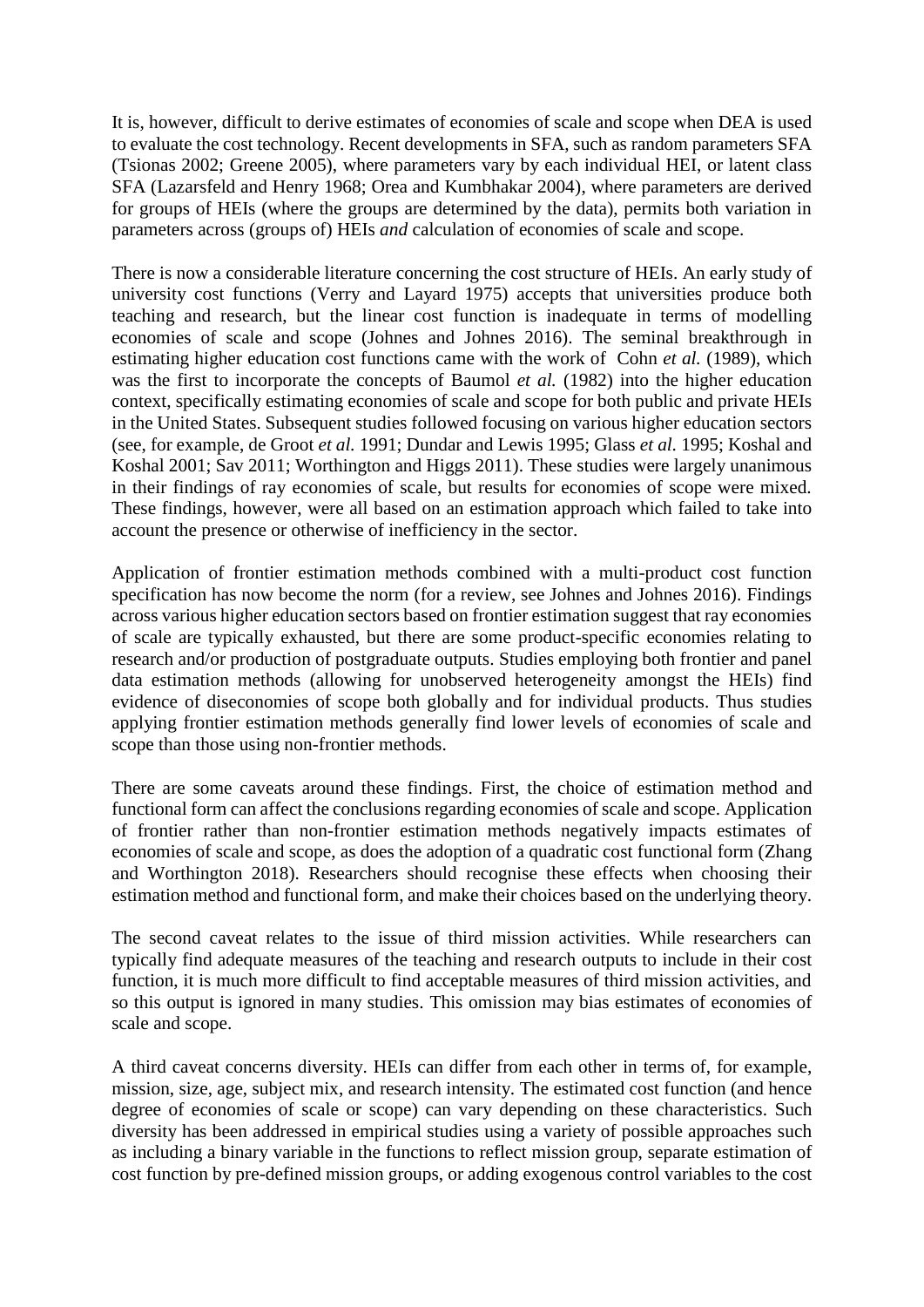equation. Most recently, researchers have adopted random parameter frontier estimation approaches (see, for example, Johnes and Johnes 2009; Agasisti and Johnes 2010;2015), and have typically found that, on average, ray economies of scale are exhausted or decreasing, although there are some product-specific economies (the precise nature of which varies by country), while economies of scope are typically negative. Studies which employ latent class frontier estimation models are relatively rare (see, for example, Johnes and Johnes 2013; Johnes and Johnes 2016), and find that the presence or otherwise of economies of scale and scope varies by the group of institutions.

It is clear that findings on economies of scale and scope can vary by type of HEI. It therefore seems that there is an opportunity to undertake a more in-depth analysis of why some HEIs have scale or scope advantages and why some do not (Sav 2011; Hemelt *et al.* 2018). Understanding the mechanisms by which, or the context in which, universities can achieve economies of scale or scope seems to be a topic which has received less attention than the actual empirical estimation of these concepts, but it is one where further exploration would provide useful policy and managerial insights.

## **References**

- Agasisti, T. and G. Johnes (2010). 'Heterogeneity and the evaluation of efficiency: The case of Italian universities.' *Applied Economics* 42(11): 1365-1376.
- Agasisti, T. and G. Johnes (2015). 'Efficiency, costs, rankings and heterogeneity: The case of US higher education.' *Studies in Higher Education* 40(1): 60-82.
- Aigner, D., C. A. K. Lovell and P. Schmidt (1977). 'Formulation and estimation of stochastic frontier production models.' *Journal of Econometrics* 6: 21-37.
- Baumol, W. J., J. C. Panzar and R. D. Willig (1982). *Contestable Markets and the Theory of Industry Structure*. London, Harcourt Brace Jovanovich.
- Charnes, A., W. W. Cooper and E. Rhodes (1978). 'Measuring the efficiency of decision making units.' *European Journal of Operational Research* 2(4): 429-444.
- Charnes, A., W. W. Cooper and E. Rhodes (1979). 'Measuring the efficiency of decision making units: a short communication.' *European Journal of Operational Research* 3(4): 339.
- Cohn, E., S. L. W. Rhine and M. C. Santos (1989). 'Institutions of higher education as multiproduct firms: economies of scale and scope.' *Review of Economics and Statistics* 71(2): 284-290.
- de Groot, H., W. W. McMahon and J. F. Volkwein (1991). 'The cost structure of American research universities.' *Review of Economics and Statistics* 73(3): 424-431.
- Dundar, H. and D. R. Lewis (1995). 'Departmental productivity in American universities: Economies of scale and scope.' *Economics of Education Review* 14(2): 119-144.
- Farrell, M. (1957). 'The measurement of productive efficiency.' *Journal of the Royal Statistical Society Series A* 120(3): 253-281.
- Glass, J. C., D. G. McKillop and N. S. Hyndman (1995). 'The achievement of scale efficiency in UK universities: a multiple-input multiple-output analysis ' *Education Economics* 3(3): 249-263.
- Greene, W. (2005). 'Reconsidering heterogeneity in panel data estimators of the stochastic frontier model.' *Journal of Econometrics* 126: 269-303.
- Hemelt, S. W., K. M. Stange, F. Furquim, A. Simon and J. E. Sawyer (2018). 'Why is math cheaper than English? Understanding cost differences in higher education.' NBER Working Paper No. 25314.